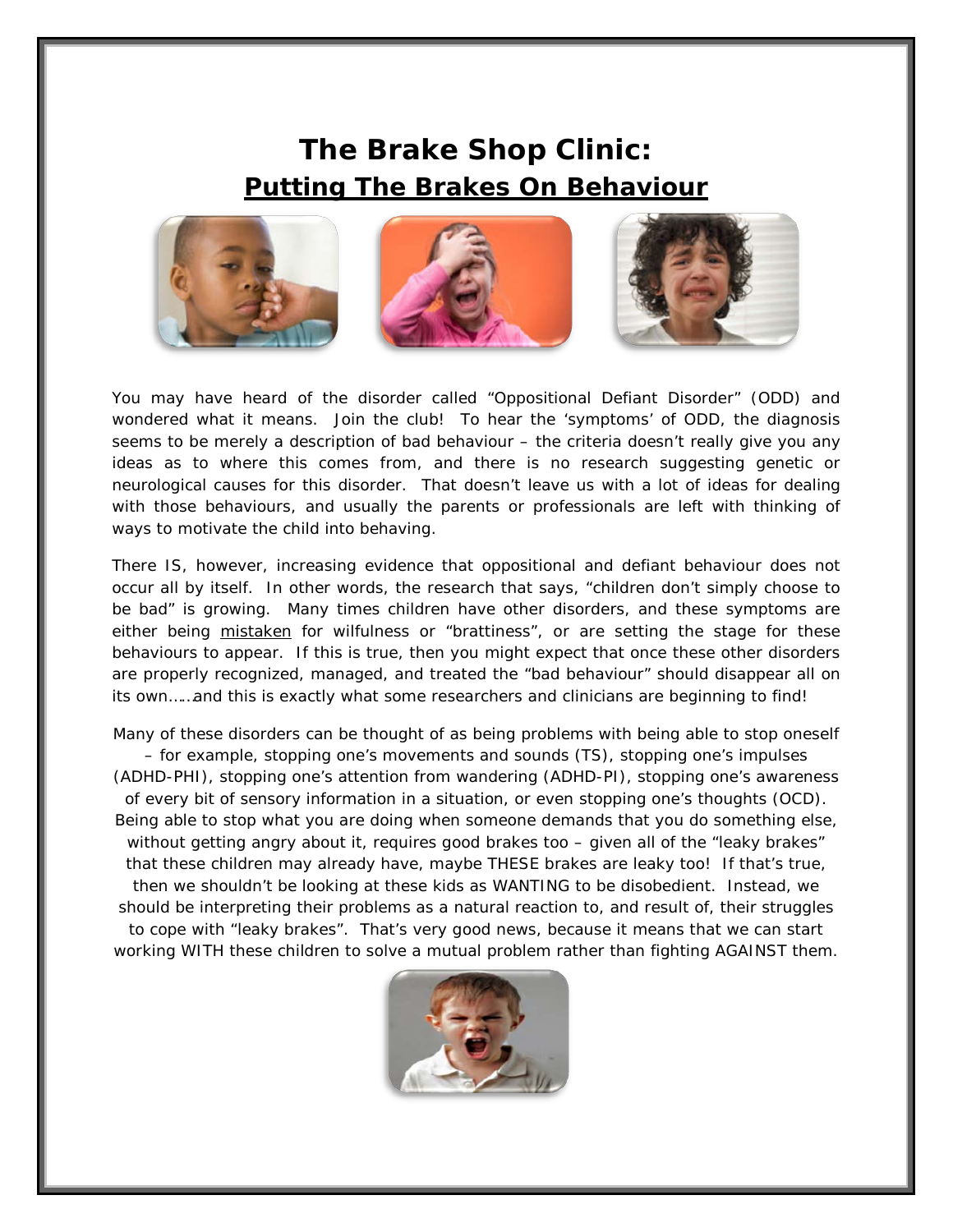**So let's,**



First off – **STAY CALM!** That way you are modelling the appropriate behaviour for the person. This is easier said than done, but it seems to become easier once you realize that these "behaviours" come from a place not of the child's choosing. And just as there is no point in, for example, taking an epileptic seizure episode personally, so too will taking THESE behaviours personally begin to seem unworkable and illogical.

- Many parents indicate that their child seems to have an "**automatic no**" response even when asked to prepare for an activity (s)he enjoys! Don't react as if the "no" is personal (i.e. with emotion) or an invitation for a power struggle…because often it isn't! Many times an "immediate no" means the child is overwhelmed or "stuck", and many times this "no" can be changed to agreement if the child is given some time to process the sudden change in plans. Instead of 'taking the bait', then, simply come up with new language together (e.g., "I need a second") for the child to communicate the difficulty that (s)he's having in putting on the brakes and changing direction. Also, anticipate and prepare for the extra time that will be required for these children to adjust to the new direction.
- Finding out "**what's up**" simply listening and reflecting his point of view will make the child more available to think. Incidentally, one does not have to agree with a point of view to still listen to it and reflect it.
- Another technique to try for reducing power struggles is **to quote the rule rather than your authority** in the situation as a parent. For example, rather than saying, "You are going to finish your homework before watching TV because I'm your mother and I said so", you may wish to try, "I hear that you really don't want to miss the second part of this show because it is really good, and your favourite show. The rule in this house, though, is that everyone must do their work before they get to have fun".
- Using the word, "**Stop!**" **rather than** "**No!**" has been reported by some parents to be useful in averting oppositional reactions.
- **Provide choice options**: "WHEN you are doing your homework, do you want to do it at the kitchen table, or in your room? With the pen or the pencil? On the computer or on paper?" Suggest options for the individual if (s)he seems "stuck", but keep the choices simple and few in number to prevent overload.
- Emphasize the individual's control in the situation (i.e. it is entirely up to him/her what to do, but the consequences will therefore be of his/her own choosing), and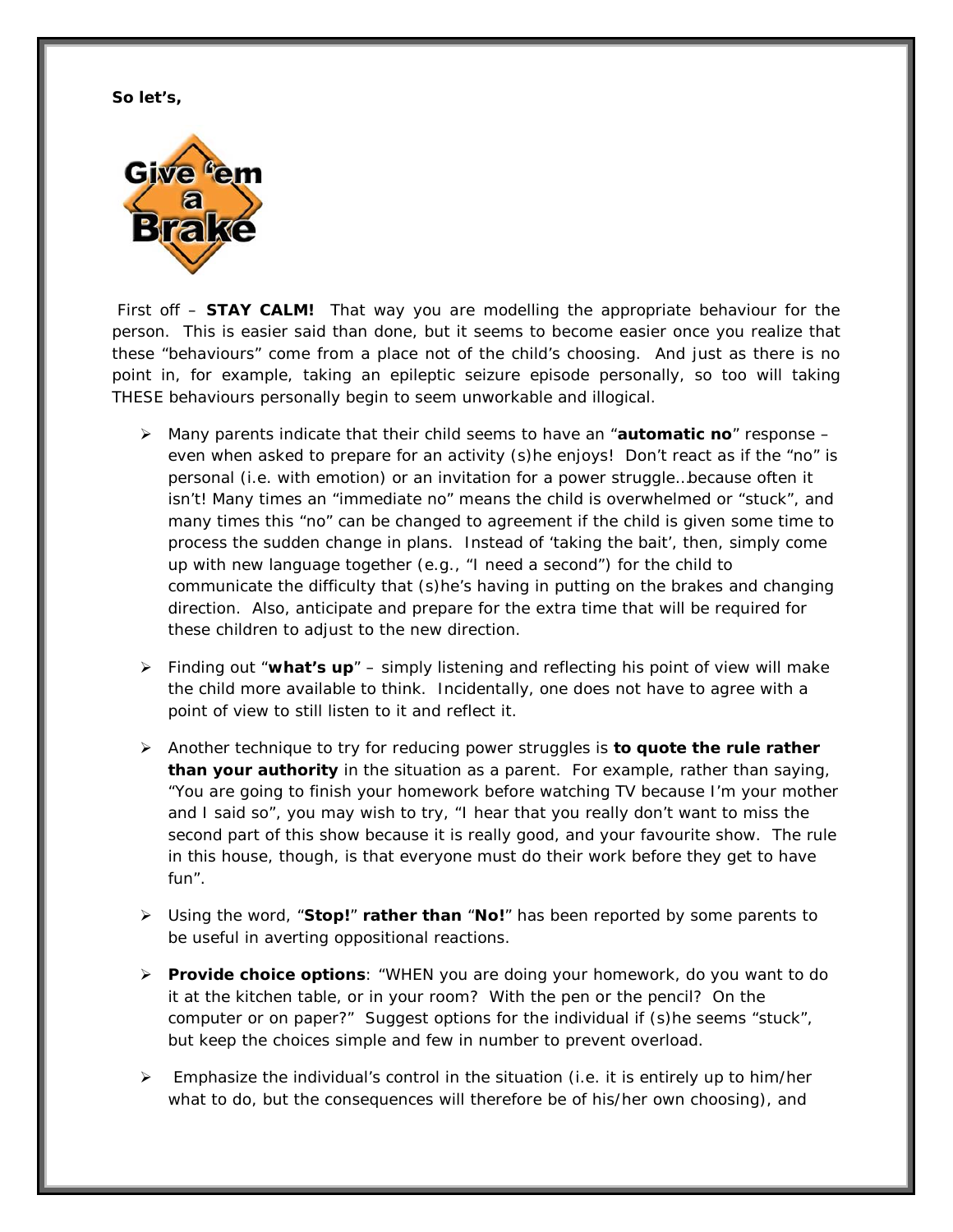encourage him/her to make the good choice. Discussing choices (or, for that matter, doing problem-solving and or deciding on reparations together) cannot be done well "in the moment" and must either occur in preparation of a situation that often goes poorly well beforehand, or after the break has occurred and the child is again 'available' to talk.

- $\triangleright$  If the child needs to take a 'break' to decrease stimulation (which will then allow him or her to 'flex' more easily), this should not be done in a punitive way or in a way that further increases stress (i.e. raised voices, forced eye contact, forcing a choice, etc.). In fact, recognizing that a break is needed should be rewarded, the break should entail an activity that is relaxing and fun for the child, and there should be no set time limit on it.
- $\triangleright$  This is a strategy for the child that has developed an arsenal of techniques to remove him/herself from the situation when work becomes difficult. Before attributing these behaviours as apathy, indifference, or a power struggle, the surfacing of these behaviours should be considered to be a **potential signal that (s)he requires additional assistance** in some regard. It is not a coincidence that psychologists often see the most avoidance behaviours during tasks in which the child's abilities are weakest.
- Given possible self-esteem issues, it will be important to stress to the child that **it is the NON-COMPLIANT BEHAVIOUR that is unacceptable, and not HIM/HER**. Furthermore it can be emphasized that it is the choices (s)he makes that determine whether (s)he receives rewards or punishments, and not whether his/her teacher, peers, or parents like him/her or not.

Once any 'leaky brake' disorders have been properly identified and accommodated for, if the child does not follow through with expectations it is important to use (and you have now "bought the right" to use) good **behavioural modification** ("B-mod") techniques in dealing with the situation. Not because ODD is necessarily due to "bad parenting" or "spoiled children"...but because these things, if they exist, will make any problems even worse!

B-Mod is always a good thing to have in place with any child — it just isn't the solution to every problem and certainly doesn't teach the skills necessary when a person has "leaky brakes". For that reason, **before B-Mod is used it needs to be overlaid with any necessary accommodations for existing disorder(s)**. That way, we are more confident that any non-compliance is about lack of motivation (which punishment CAN influence) and not a skill deficit (which punishment can do absolutely NOTHING for).

 It is recommended that the school and home **both involve the child in the development of rules** as this will help to decrease power struggles. As long as adults in the child's life unilaterally lay down rules, defiant rejection of those rules is a way for the child to assert him/herself. Once rules are created together, though, this means that a failure of the rule is also now a personal failure on the part of the child. Hence the child will become more implicitly motivated to invest in the success of those rules. This is also a way to help the child feel more in control and less 'acted upon', which will have positive ramifications for self-esteem.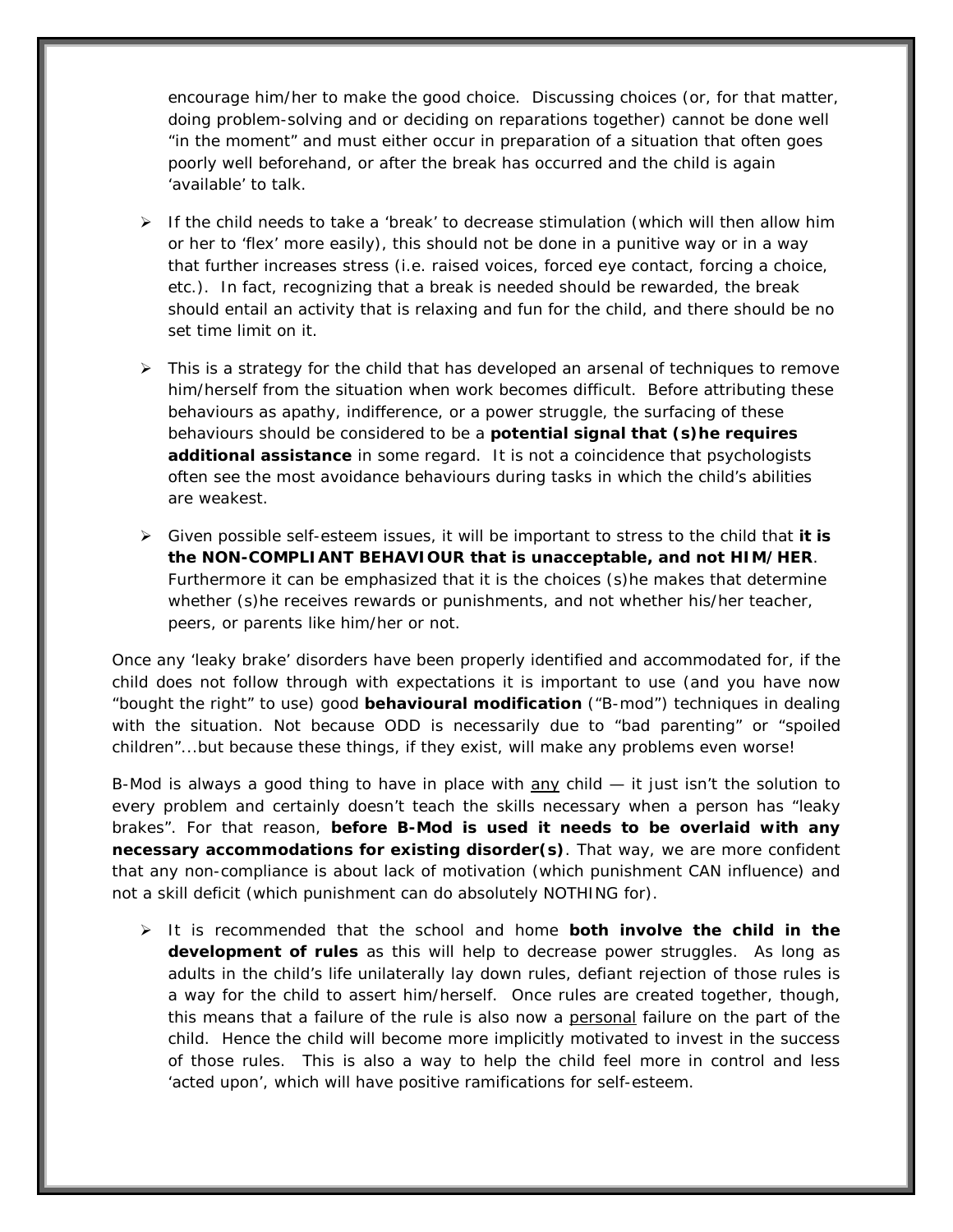Similarly, it is vital for the child to understand **exactly why certain rules and strategies are in place**: their existence alone is not sufficient. If the child assumes that certain exercises are simply additional burdens adults have inflicted upon him/her, (s)he will rebel against them. If, however, WHY and HOW these strategies will better his/her life is explained, (e.g. emphasizing how these rules make things "fair"), they may be adopted more quickly and easily.

Use the following techniques when making a request:

- Be physically near the child; minimize other distractions that might be present
- Issue request only after obtaining eye contact with the individual
- Use a calm but firm voice
- Use direct statements ("put the toys away now") rather than questions ("will you put the toys away now?")
- Give only one request at a time
- Be brief and to the point
- Look at (i.e. "stare") at the child for 20-30 seconds after the request; this communicates that you mean business and expect compliance. It also gives the individual a chance to re-evaluate what may be an initial, impulsive reaction without applying pressures that increase stress and make brakes even leakier (e.g. raised voice, threats). **Do not repeat** the command until after this period of time has elapsed. Do not stare angrily – simply maintain eye contact and a serious expression.
- $\triangleright$  If the request is not complied with, the situation should be **discussed** as soon after the child has followed through with expectations and the **tension has subsided**. Be careful not to discuss things while/if the child is still overloaded – see "Putting The Brakes On Rage".
- The initial part of the conversation should be designed **to determine if the child knows what the expectations are** and how to meet these expectations. If the problem is a result of a lack of knowledge or skills, (s)he will need to be reminded, cued, or taught what to do.
- $\triangleright$  If (s)he does know what to do and is being "non-compliant", then in a calm, but firm voice, (s)he should be re-told the expectations. If the child wishes to argue, it is best to continue, using a calm, firm voice, to **outline the choices**, **with the consequences for each choice clearly explained** to him/her. It is best to make these "natural" consequences. For example,
	- if (s)he damages property then (s)he should provide some kind of restitution
	- if (s)he hasn't finished what (s)he has been asked to do then (s)he cannot have his/her snack yet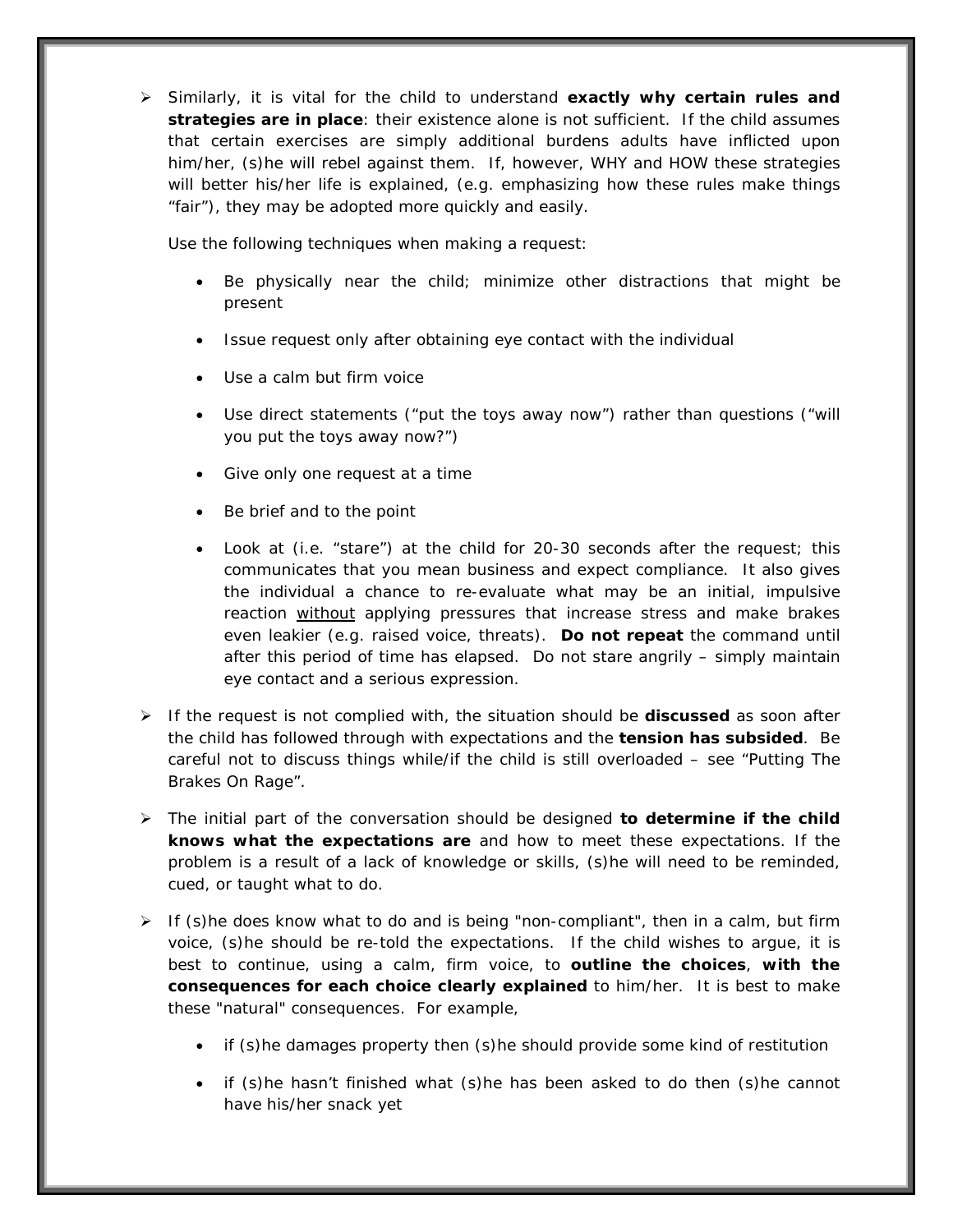- If the child continues to be uncooperative, **the consequences should always be followed through on**. It is very important to not concede to his/her wishes once an expectation has been made, as doing so rewards the child for being oppositional and ensures that (s)he will continue to resist others' expectations in the future when they don't correspond to his/her own.
- It will be important to ensure that consequences are **consistent, immediate, and sufficiently aversive**:
	- if, for example, the child recognizes that (s)he can get away with a certain undesirable behaviour **5** times before getting into trouble, rather than learning to not engage in that behaviour (s)he will instead learn to only engage in it up to **4** times. This scenario can be avoided by teaching the child that a particular behaviour will lead to a particular consequence every time; there are no 'build ups'.
	- likewise, if engaging in certain undesirable behaviours results in successfully avoiding whatever it is (s)he does not want to do, the child will learn to do that behaviour more and more and for greater and greater amounts of time to get what (s)he wants. Therefore consequences must, as a component, include completing whatever task it was that was being avoided in the first place.
- Finally, **be careful that punishments**, although intended to be negative, **do not contain positive elements**. For punishment that involves drawing a considerable amount of your time and/or attention may in fact increase rather than decrease the undesirable behaviour.
- The **child's own power of choice should always be emphasized**; rather than being a power struggle between adult and child, this is a situation where the child is master of his/her own destiny.
- Sometimes it can be helpful to **switch tasks momentarily** before going back to the original expectation.
- Some children benefit from **social skills' training that incorporates** verbal mediation strategies, problem solving, perspective-taking, and role-playing. This can help in learning appropriate social behaviours, and in understanding what effect his/her behaviour has on other people.

**An initial reaction from the child to behaviour modification can be expected – for a time the behaviour will get worse**. This is ESPECIALLY true if the child has grown accustomed to getting his/her own way in the past. The child will see these new strategies as beatable too, and so will resist these new standards expecting that you will eventually cave in. Rather than being a step backwards**, this increase in bad behaviour (called an "extinction burst") is in fact progress and the first step towards better behaviour**. The key is to stand firm while the child tests the new status quo: once the child realizes you aren't going to budge, (s)he will adopt the new rules. Despite how heart-rending this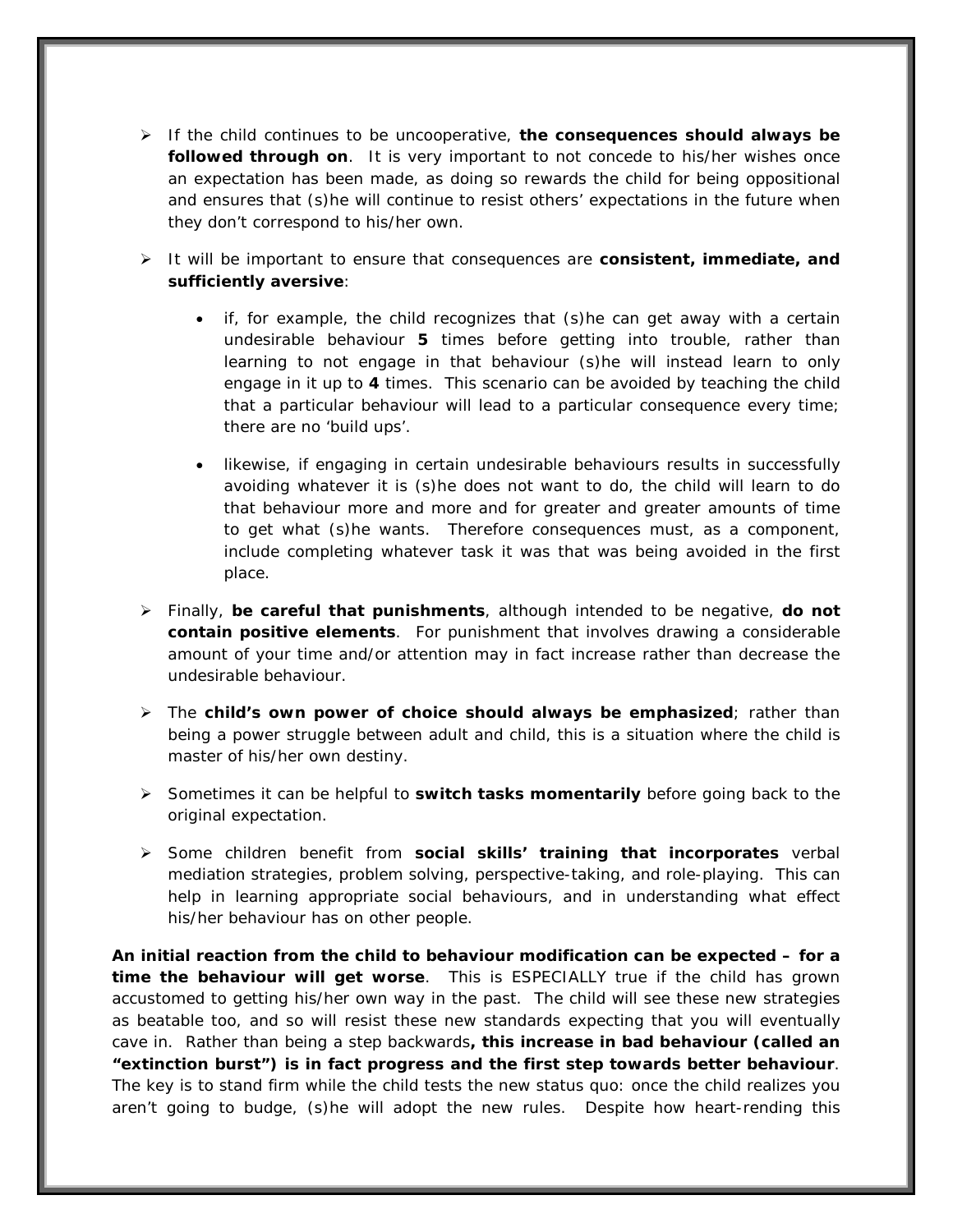process may feel, it is imperative that neither home nor school drop these new strategies during this new learning time. To do so would tell the child nothing has changed except

that (s)he now needs to act out to a greater extent to get what (s)he wants……making the problems that much worse!!!

Finally, parents, be sure you request that any relevant accommodations found on this handout are added to a formalized **I**ndividualized **E**ducation **P**lan (IEP). An informal IEP need not be implemented or transitioned, whereas a formal IEP is a legislated process that also includes the **I**dentification Placement and **R**eview **C**ommittee (I.P.R.C.) that **must** be adhered to, under the Education Act, (Education Act, Regulation 181/98). Any child with identified special needs has access to this process.



© 2007, Dr. B. Duncan McKinlay, Psychologist Peter Robinson, Education Liaison

 2015, Revised Dr. Jared Berman, Psychologist Sharon Skutovich, Social Worker Becky Richards, Community Behaviour Consultant Debbie Spina, Education Liaison

This and other materials can be found on our website.

**[www.leakybrakes.ca](http://www.leakybrakes.ca/)**

**PLEASE FEEL FREE TO REPRODUCE AND/OR SHARE THIS HANDOUT WITH OTHERS!**